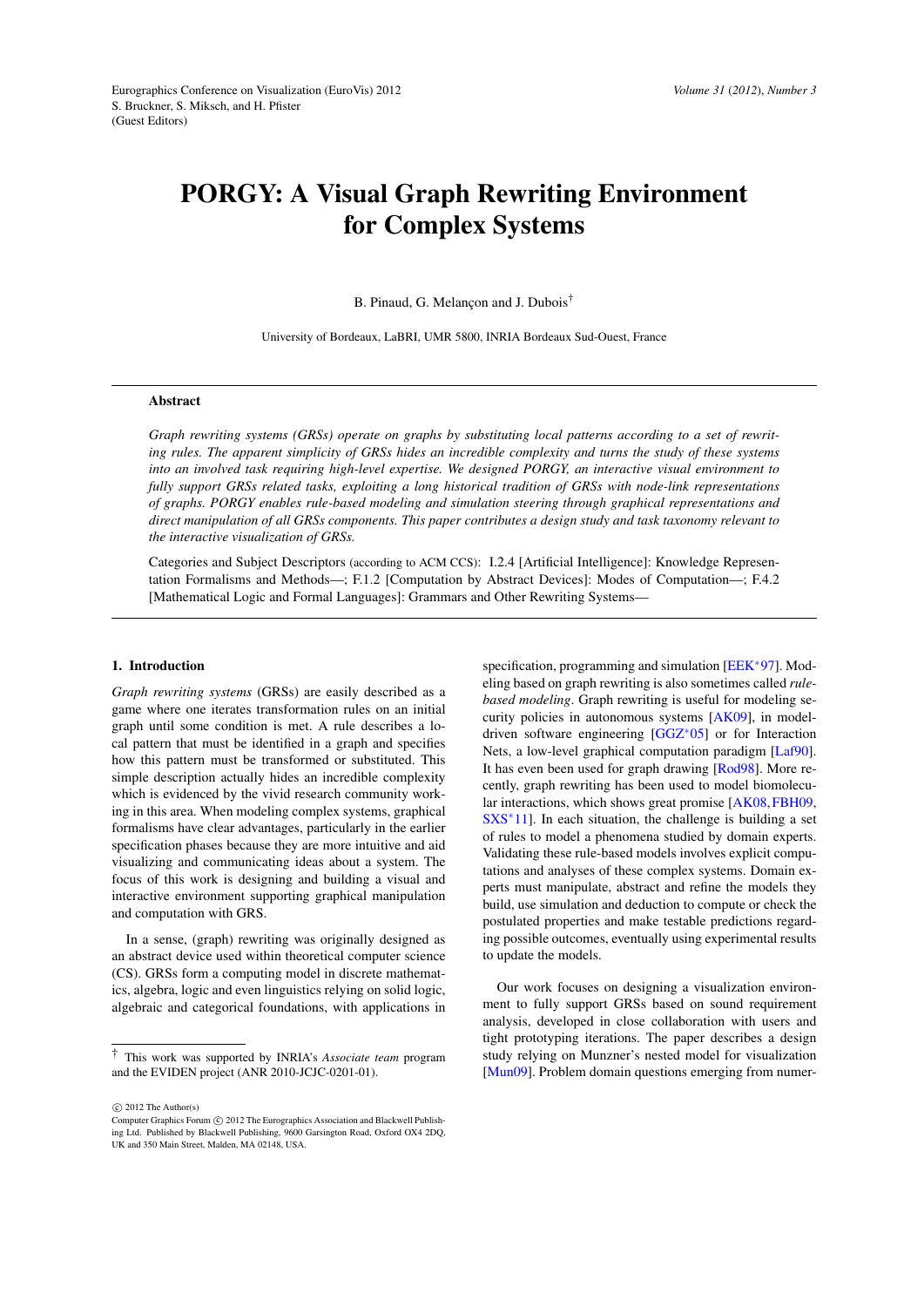

<span id="page-1-1"></span>

<span id="page-1-0"></span>Figure 1: *Overview of PORGY: (1) all rewriting rules; (2) editing a rule; (3) editing one state of the graph being rewritten; (4) portion of the derivation tree, a complete trace of the computing history; (5) the strategy editor; (6) configuration options.*

ous working sessions with users were translated into design requirements corresponding either to tasks or necessary visual encodings (Section [2](#page-2-0) and Section [3\)](#page-4-0). Various visual representations were assembled into an integrated GRS interactive dashboard to design rule-based models and steer simulations. Reasoning about a particular model involves testing various rewriting scenarios, backtracking to a previously computed graph and possibly updating rules. The GRS itself either models a real-world phenomenon or is studied from a purely theoretical CS perspective. Our contribution also includes two case studies illustrating the use of PORGY in the context of molecular biology and the study of interaction nets (Section [5\)](#page-6-0).

Related Work. GRS textbooks all rely on drawings to describe both theoretical concepts, results and examples. Conversely, most existing GRS applications instead offer users a text-based description of rules and graphs based on written specifications or programming languages (PRO-GRES [\[SWZ97\]](#page-9-9), Fujaba [\[NNZ00\]](#page-9-10) or GP [\[Plu09\]](#page-9-11)). Building a visual environment allowing users to directly work with drawings at all times fulfills a clear need.

Most systems offer the ability to iterate rule applications and visualize how they affect a graph. AGG [\[ERT97\]](#page-9-12) is a rule-based visual language supporting graph rewriting and

offering a dual view on rules and rewritten graphs. Booggie [\[HESL09\]](#page-9-13) is oriented towards model-driven software engineering. It integrates GrGen.NET [\[GBG](#page-9-14)∗06] (a programming tool for graph transformation), provides a visual rule interpreter, allows the formulation of sophisticated rule sequences and offers graph visualization based on Tulip [\[AAB](#page-9-15)∗12]. As in AGG, Booggie simultaneously displays rules and a view of the actual graph on which rules are applied.

RuleBender [\[SXS](#page-9-7)∗11] is dedicated to biochemical rule-based modeling relying on the BIONETGEN language [\[FBH09\]](#page-9-6) for the specification and simulation of rulebased models of biochemical systems. RuleBender shows the molecule network and rules in a same view, displaying rules as contact maps to exhibit (potential) molecule interaction. Although many RuleBender features compare with our system, it clearly is limited to models for intracellular dynamics.

PORGY explicitly endorses non-determinism by allowing the simultaneous exploration of multiple rewriting scenarios and backtrack to test alternate strategies. Its derivation tree (see Section [2\)](#page-2-0) compares with most history mechanisms that are part of steered simulation environments (see [\[WFR](#page-9-16)∗10] and references therein). It records information as rewriting evolves, creating branch points to explore alternative scenar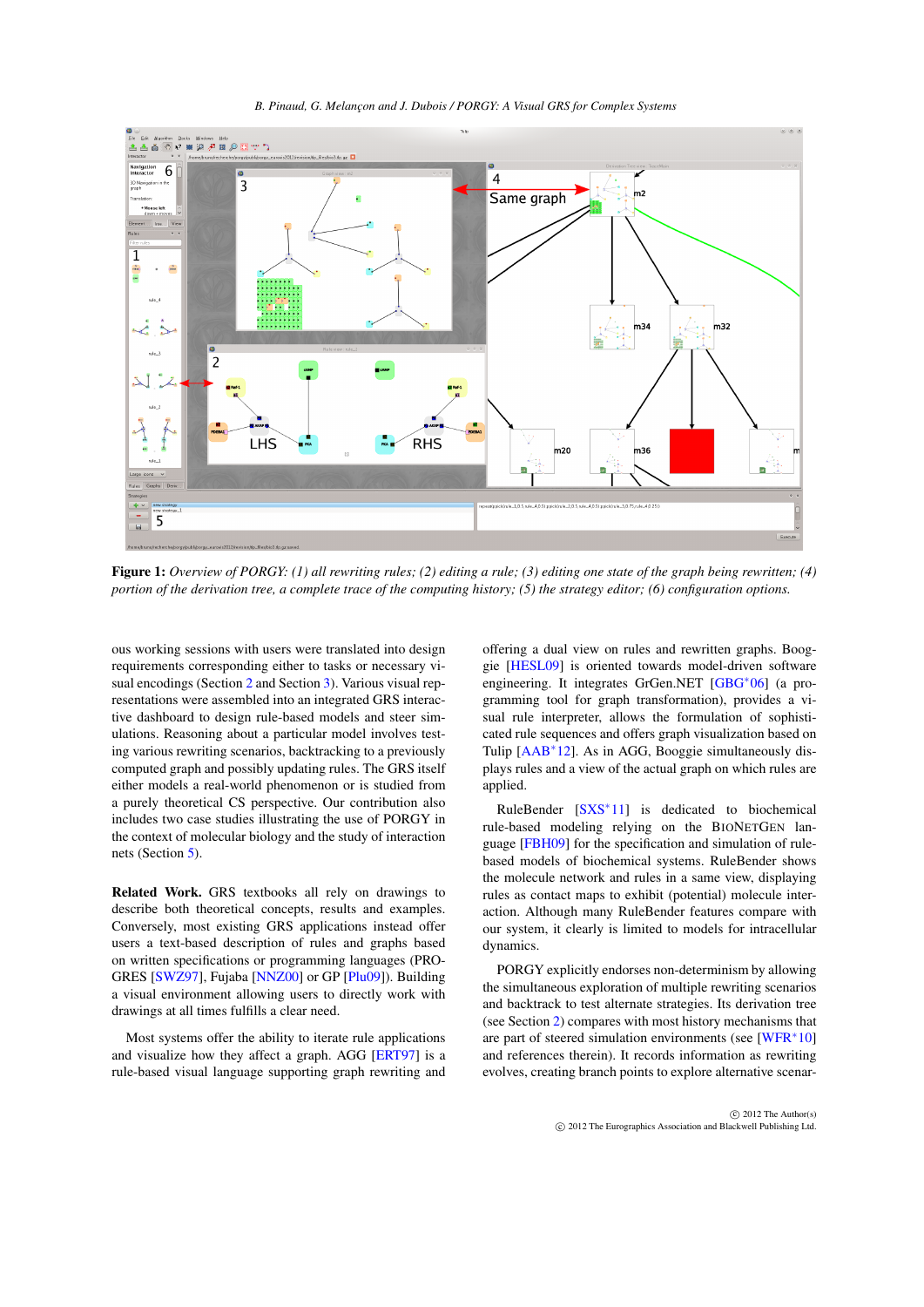<span id="page-2-2"></span>ios. PORGY's underlying multilevel graph structure makes all these features possible (Section [4\)](#page-5-0), enabling users to query rewriting histories and track properties along rewriting scenarios. The expressiveness of our system does not restrict it to any particular domain; it may thus be deployed in different application contexts.

## <span id="page-2-0"></span>2. Data and Task Abstraction

Graph rewriting formalism is extremely rich and complex, making the study of rule-based models quite challenging. The design of dedicated views and interactions to support the manipulation and simulation of a GRS relieves users from having to reason with heavy mathematical notations, draw examples or compute by hand. Our first contribution is characterizing the data and task abstraction that must be supported. This phase went through several iterations as we worked with experts from different application domains. As we elaborated our data/task taxonomy, we obtained a clear match between domain-oriented tasks, expressed by domain knowledge (Table [1](#page-3-0) Col. 1), and design requirements on the GRS itself (Col. 2). This match is quite natural in the sense that graph rewriting was adopted by users as a model of their original problems. It also served our goals as some of our users are theoretical computer scientists involved in the study and development of graph rewriting theory. Incidentally, all tasks listed in [\[SXS](#page-9-7)∗11] focus on biochemical rulebased modeling and coincide with tasks listed here.

In this section, we first describe the mechanism used to modify a graph by either changing its topological structure or modifying node or edge attributes (for a more formal description using proper mathematical notation, see [\[AFK](#page-9-17)<sup>∗</sup>11]). Next, we provide a characterization of the data and task abstractions we must support (Col. 2 and 3). Because all components of a rewriting system involve graphs, some terminology is necessary to dissolve possible ambiguities. The term *graph* is reserved for those graphs being modified. Moreover, nodes have explicit connection points for edges called *ports* – edges link to nodes through ports. Each port has a property called its "*state*", which is mapped to a color; ports thus condition how nodes may connect/disconnect to/from each other.

Graph rewriting basics. A *rewriting rule* specifies how parts of a graph can be modified or *rewritten*. A rule is composed of a *left-hand side* (*LHS*), containing a description of the part of the graph with which it is concerned and a *righthand side* (*RHS*), describing the modifications to perform. Figure [1](#page-1-0) Panel 2 shows an example borrowed from molecular biology. The effect of this rule is easily read from the diagram: assuming a graph contains a subgraph with five nodes (molecules) in the given configuration, the edge connecting the blue and green nodes is deleted. Moreover, the state of one port of the yellow and salmon nodes is also modified (color changed from red to green). Figure [2](#page-2-1) gives an example of a rewriting step applying the rule presented above. The

 $\odot$  2012 The Author(s)  $\odot$  2012 The Eurographics Association and Blackwell Publishing Ltd.

graph on which it acts, appears at the top. The output graph appears at the bottom. The mouse is used to highlight the rewritten elements.



<span id="page-2-1"></span>Figure 2: *A rewriting step (rule of Figure [1\)](#page-1-0) before and after hovering over the edge linking the source (top) and destination graphs (bottom).*

More complex modifications are realized by combining rules in sequence. Such a sequence is called a *derivation*. Note that this graph rewriting calculus is *non-deterministic* since different rules may apply on a same graph and a rule may also apply in different places on a same graph.

Task abstraction and design requirements. Table [1](#page-3-0) lists domain-oriented tasks identified through user interviews, later confirmed through feedback on the usage of early prototypes. The first column states modeling problems phrased by domain experts (e.g., biologists), while the second column translates this information into graph rewriting questions phrased by CS experts. The third column lists all tasks we need to support. Our methodology relied on Munzner's nested model [\[Mun09\]](#page-9-8) at all development stages. The column structure of the table is built from the nested model structure and reports our findings in accordance with these guidelines.

Editing rules. Providing a canvas to graphically design a ruleset either by drawing rules or importing previously defined rules is fundamental to PORGY (Table [1,](#page-3-0) cells M1, G1, R1) Drawing the initial graph (G1) using simple edits, editing nodes and edges in a dedicated panel (R1, A1) or easily importing it is just as important. This phase is critical when modeling system dynamics; rules capture expert knowledge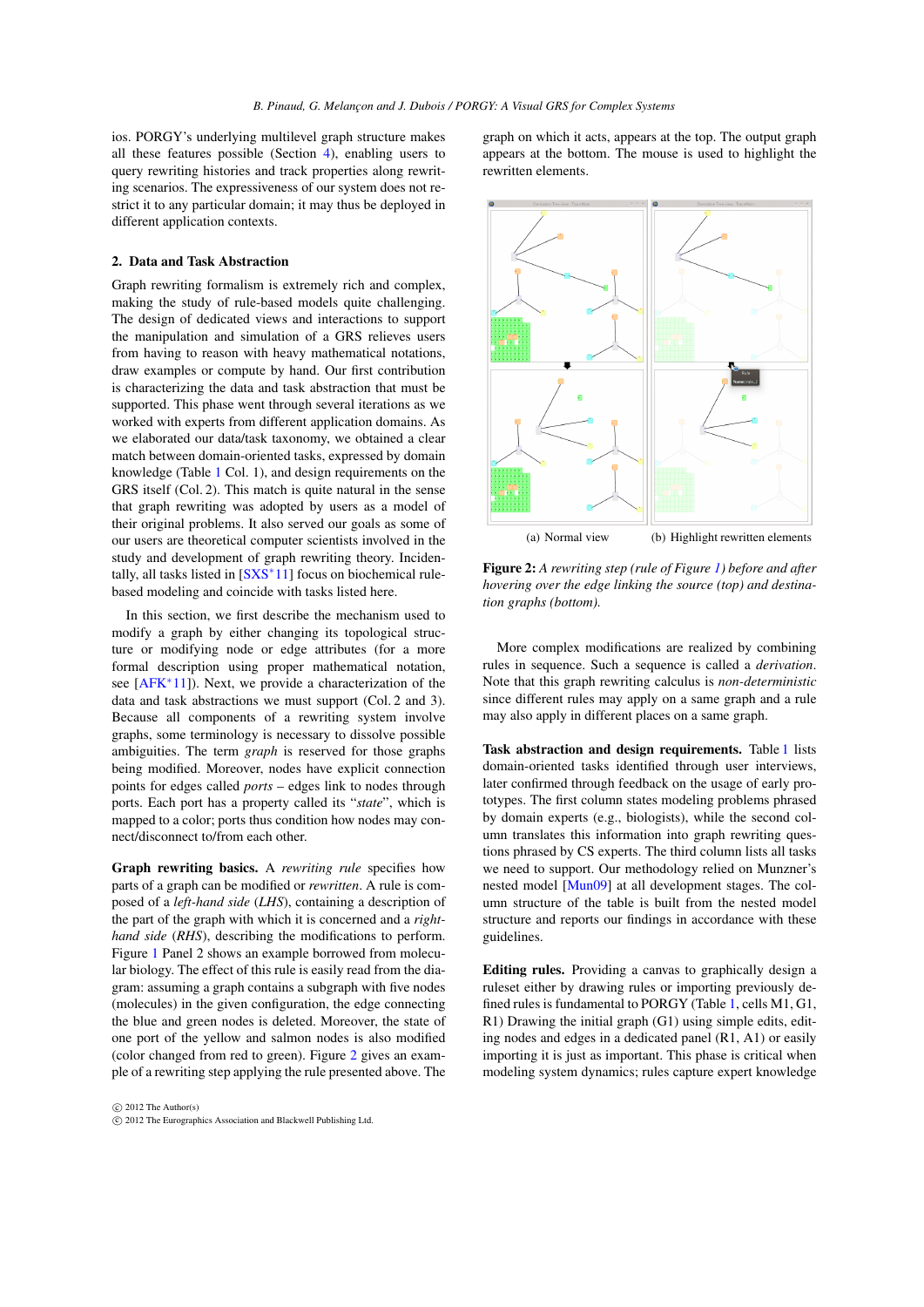<span id="page-3-1"></span>

|                                                                                                                                                                                                             | <b>G</b> GRAPH REWRITING                                                                                                                                                                       | <b>R</b> TASK ABSTRACTIONS                                                                                                                                                                                                                  | A VISUAL / INTERACTION                                                                                                                                                                                      |
|-------------------------------------------------------------------------------------------------------------------------------------------------------------------------------------------------------------|------------------------------------------------------------------------------------------------------------------------------------------------------------------------------------------------|---------------------------------------------------------------------------------------------------------------------------------------------------------------------------------------------------------------------------------------------|-------------------------------------------------------------------------------------------------------------------------------------------------------------------------------------------------------------|
| <b>M</b> SYSTEM MODELING                                                                                                                                                                                    |                                                                                                                                                                                                |                                                                                                                                                                                                                                             |                                                                                                                                                                                                             |
|                                                                                                                                                                                                             | <b>OUESTIONS</b>                                                                                                                                                                               | <b>DESIGN REQUIREMENTS</b>                                                                                                                                                                                                                  | / ALGORITHMS                                                                                                                                                                                                |
| M1 Design<br>elementary                                                                                                                                                                                     | <b>G1</b> Design the ruleset and the                                                                                                                                                           | <b>R1</b> Build/Edit $G_0$ /rules                                                                                                                                                                                                           | A1 Support port graph editing                                                                                                                                                                               |
| molecular interactions                                                                                                                                                                                      | initial graph $G_0$                                                                                                                                                                            |                                                                                                                                                                                                                                             |                                                                                                                                                                                                             |
| M <sub>2</sub> Define an<br>evolution                                                                                                                                                                       | G <sub>2</sub> Define a rewriting strat-                                                                                                                                                       | <b>R2</b> Build/Edit a rewriting                                                                                                                                                                                                            | A2 Drag and drop graphical en-                                                                                                                                                                              |
| scenario                                                                                                                                                                                                    | egy                                                                                                                                                                                            | strategy $(e.g., \text{reg.} \exp.)$                                                                                                                                                                                                        | tities between different views                                                                                                                                                                              |
| M3 Observe / Study system<br>evolution                                                                                                                                                                      | G3 Iterate rule applications<br>G4 Visualize their effects                                                                                                                                     | <b>R3</b> Grab a strategy or rule and<br>trigger a computation<br><b>R4</b> Replay rule applications                                                                                                                                        | A3 Compute subgraph isomor-<br>phism<br>A4 Show graph transformations<br>(Animations / Small multi-<br>ples)                                                                                                |
| M4 Keep track of computa-<br>tions / Allow backtracking<br>to check, adjust and/or mod-<br>ify model                                                                                                        | G5 Check for convergence or<br>termination/premature end<br>of computation<br>G6 Eventually fix the ruleset                                                                                    | R5 Trigger computations from<br>any node of the derivation<br>tree<br><b>R6</b> Show dead-end situations<br>in the derivation tree                                                                                                          | A5 Build and layout deriva-<br>tion tree<br><b>A6</b> Tree drawing issues: grow<br>branch from internal node.<br>insure stability of layout                                                                 |
| M5 Query for the presence of<br>certain molecules at differ-<br>ent stages<br>M6 Study behavior of given<br>parameters<br>system<br>as<br>evolves<br>M7 Alternate between param-<br>eter behavior and model | G7 Local inspection/query of<br>graph items (nodes, edges,<br>subgraphs)<br>G8 Compute<br>attributes<br><sub>or</sub><br>structural<br>properties<br>$\alpha$ f<br>graphs as rules are applied | <b>R7</b> Select (group of) nodes<br>R8 Test for the presence of<br>identical groups of nodes<br>R9 Plot parameter evolution<br>R10 Synchronize the plot with<br>the derivation tree<br>R11 Allow selection of graph<br>items from the plot | A7 Emphasize<br>selected<br>items wherever shown<br>A8 Manage subgraph hier-<br>archies<br>A9 Compute subgraph iso-<br>morphism<br>A10 Synchronize underly-<br>ing data structures (coor-<br>dinated views) |
| M8 Study model computa-<br>tional / structural proper-<br>ties                                                                                                                                              | G9 Check for confluence of<br>computation<br>G10 Inquire about structure<br>underlying ruleset                                                                                                 | R <sub>12</sub> Check whether graphs<br>obtained from different rule<br>sequences are the same<br>R13 Check how/where graphs<br>are the same on an alternate<br>view                                                                        | A11 Compute subgraph isomor-<br>phism<br>A12 Build quotient graph from<br>equivalence relation (isomor-<br>phism) between graphs<br>A13 Maintain coherence with<br>synchronized views                       |

*B. Pinaud, G. Melançon and J. Dubois / PORGY: A Visual GRS for Complex Systems*

<span id="page-3-0"></span>Table 1: *Questions/requirements for visual graph rewriting with corresponding data operations and tasks.*

about the system they study. Experts carefully elaborate each rule, deciding on the structure of the *RHS*/*LHS* subgraphs, port attributes and how the rewriting acts.

The main challenge experts address when designing the rules is *whether rules adequately model system behavior*. Answering this question requires running a simulation (M3, G3). Although a user must be able to apply a single rule to a graph, it must also be possible to trigger the application of a derivation (G3, R3). Deciding on which rules to apply, how to combine them and how long they should be iterated has an obvious effect on the possible computation outcome. Defining an evolution scenario (M2) translates into specifying what/when/where rules apply, which in turn corresponds to a *rewriting strategy* (G2). A strategy is described by a formal grammar and specifies a set of admissible rules and how they combine into sequences. We thus needed to support the definition and editing of strategies, expressed using a formal language including control structures and specific operators (R2). Designing formal languages to specify rewriting strategies is beyond the scope of this paper and forms a whole chapter of port graph rewriting. More details on PORGY's rewriting strategy language developed by our partners may be found in [\[FKN12\]](#page-9-18).

Controlling non-determinism. The computing history of this non-deterministic calculus is managed using *the derivation tree* (M4) Its root contains a user-defined start graph *G*0, and children nodes hold possible graphs that can be derived from  $G_0$  by applying rules (R3). Rule sequences may be applied from any previously computed graph to produce a new *branch* (e.g., a derivation) in the tree (R5). Figure [1](#page-1-0) Panel 4 and Figure [5](#page-7-0) (left) show a portion of a derivation tree. Black edges show single rule applications, while green curved edges correspond to the application of a strategy. The red node indicates a failure when trying to apply a rule (G5, R6). The tree appears as a living scrapbook with which the user interacts. The complexity of the rewriting system is, in a sense, captured within the derivation tree that obviously forms a central object to study. The tree and its visual representation provides a device from which simulation are steered and GRS components are selected or inspected.

We have already emphasized that GRSs are nondeterministic, which is a key issue when studying these systems. Determining whether or how/when/why some rules commute is central to the issue. It may well happen that rules can be applied in any order to get the same result – in other words, the application of certain rules may well be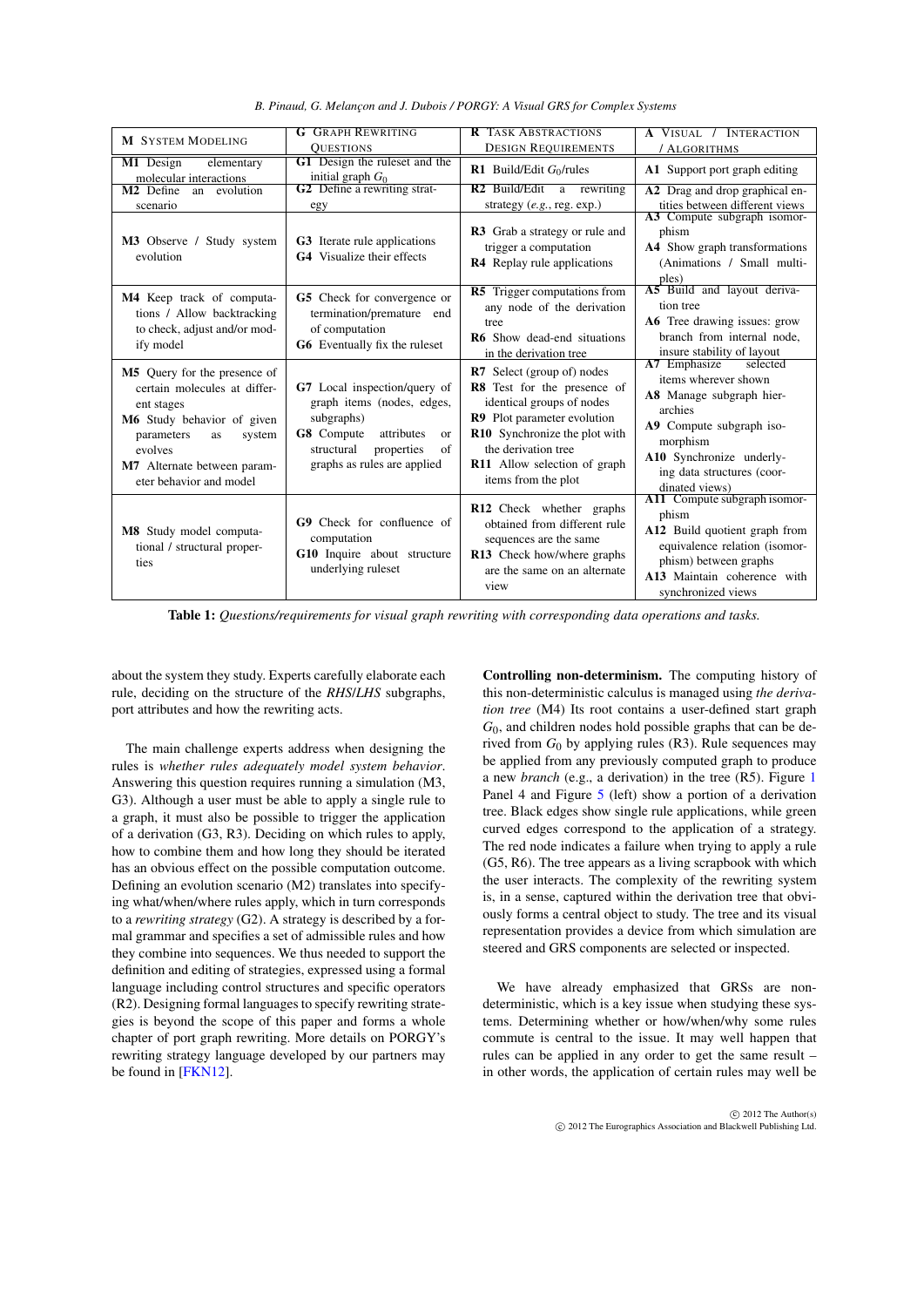<span id="page-4-1"></span>parallelized. This property, called *confluence*, often is at the center of the analysis of a GRS (M8, G9, R12). Confluence might only occur locally and concern only a few rules (G7, G9). Discovering that confluence only occurs locally might correspond to phases that the system must undergo before reaching a stable state. Because confluence occurs whenever two distinct branches in the derivation tree produce isomorphic graphs (G9, A11) confluence related issues required the design and implementation of dedicated interaction and algorithms (see Section [4\)](#page-5-0).

Tracking system evolution. The study of the rewriting system requires alternating between a local view of a rule or a given graph in the tree and a global view of the whole derivation tree (M7). This need embodies the overall challenge: to understand how the global system behavior emerges from rules specifying how local modifications operate and a strategy indicating how the rules are applied. It is precisely by *looking at* the graphs in *the derivation tree*, *both at a local and global scale*, that a domain expert is able to judge the model's adequacy or check postulated properties. Visual graph inspection by zooming and panning is obviously necessary to support this task.

Typically, when performing this local-global visual inspection, questions concerning the presence of a given pattern emerge. Several simple questions must be answered (M6-7, G7-8): When did these nodes appear/disappear? How long have they been present? When was that binding (edge) created/destroyed? A visual query mechanism provides a simple method to answer these queries (R7); the details underlying this query mechanism are discussed below. In the same spirit, after selecting a branch of interest, a user should be able to replay the various transformations step-by-step and understand how things occurred (M3, R4, A4).

Numerical computations obviously complement a qualitative system evaluation. Plotting a curve in a separate and coordinated view alongside the derivation tree appeared as an effective solution allowing to easily *track system parameters* (M6). For instance, computing the evolution of a given type of node along a given derivation might be interesting because users expect this derivation to influence the overall system behavior. We designed the coordination of these two views so the plot could be directly computed from graphs selected along a branch. Conversely, these graphs were themselves embedded into the plot so the derivation tree could be queried by selecting a portion of the curve.

#### <span id="page-4-0"></span>3. Visual Encoding and Interaction

A decisive phase of our project was to decide on relevant graphical representations, visual encodings and interaction to support all tasks and requirements listed in Table [1.](#page-3-0) GRS is a domain with a long tradition in graphical node-link representations for graphs, and to the best of our knowledge, all software systems supporting GRS-related tasks dis-

 $\odot$  2012 The Author(s) c 2012 The Eurographics Association and Blackwell Publishing Ltd.

play graphs as node-link diagrams. This choice makes sense as node-link representations are well suited for connectivity tasks, as opposed to other representations including matrix views [\[GFC05\]](#page-9-19). Moreover, the tasks our users perform mostly consist of comparing items in similar graphs and are not completely covered by taxonomies proposed in the literature [\[LPP](#page-9-20)∗06]. The strong graphical conventions developed by the graph rewriting research community explain why our users discarded hybrid representations [\[vLKS](#page-9-21)∗11] and required that PORGY be designed around node-link diagrams. Because the *LHS* of rules occur as subgraphs in the graph being rewritten, the same type of representations had to be used for rules and the graphs on which the rules act. The graphical attributes for nodes (e.g., shape, color, display and port position) and edges (e.g., shape, color) were decided based on existing graphical conventions (textbooks).

The rewriting rules are used in two different ways: as the focus of interest when they are edited, inspected or modified (M4, G4, G7, R1) and as triggers for computations (G3, R3). Visual inspection of a rule relies on a visual representation of the graphs it comprises, so users must be able to access the node-link representation of a rule on demand. Because not all rules of a ruleset should be permanently displayed as full size graphs, rules are shrunk into glyphs on the side of the screen (Figure [1](#page-1-0) Panel 1). Rules are accessed by dragging and dropping the glyph onto the central canvas.

Derivation tree. As discussed above, the derivation tree is a central object in the study of a rewriting system. The branch structure of the tree must be made explicit because a branch corresponds to a sequential application of rules (as if time evolved while traversing a branch, A5-6). The relatively linear display of branches in a top-down hierarchical representation of trees moreover provides a sense of causality, which is relevant when studying GRS. Alternate representations, including circular/radial tree layout or space filling, do not comply with this requirement. Moreover, nodes of the derivation tree correspond to graphs derived from rule applications. The layout of the derivation tree is compound, and nodes display node-link representations of graphs. Zooming in allows users to visually inspect and directly manipulate graphs. The next section discusses implementation details.

Dragging and dropping a rule onto a node of the derivation tree triggers its application (R3). By contrast, Rulebender [\[SXS](#page-9-7)∗11] focuses on biochemical networks where connections (edges) correspond to actual physical contact, rules *and* graphs are embedded in a unified view (called the contact map). Embedding rules and a graph in a same view does not scale well as the size of graphs and number of rules increase, as we may expect the view to become cluttered and hard to achieve (the layout of rules overlapping parts of the graph indeed compares with the layout of overlapping subsets [\[SAA09\]](#page-9-22)).

Assume a portion of a branch becomes the focus of interest. The user may wish to leave the derivation tree view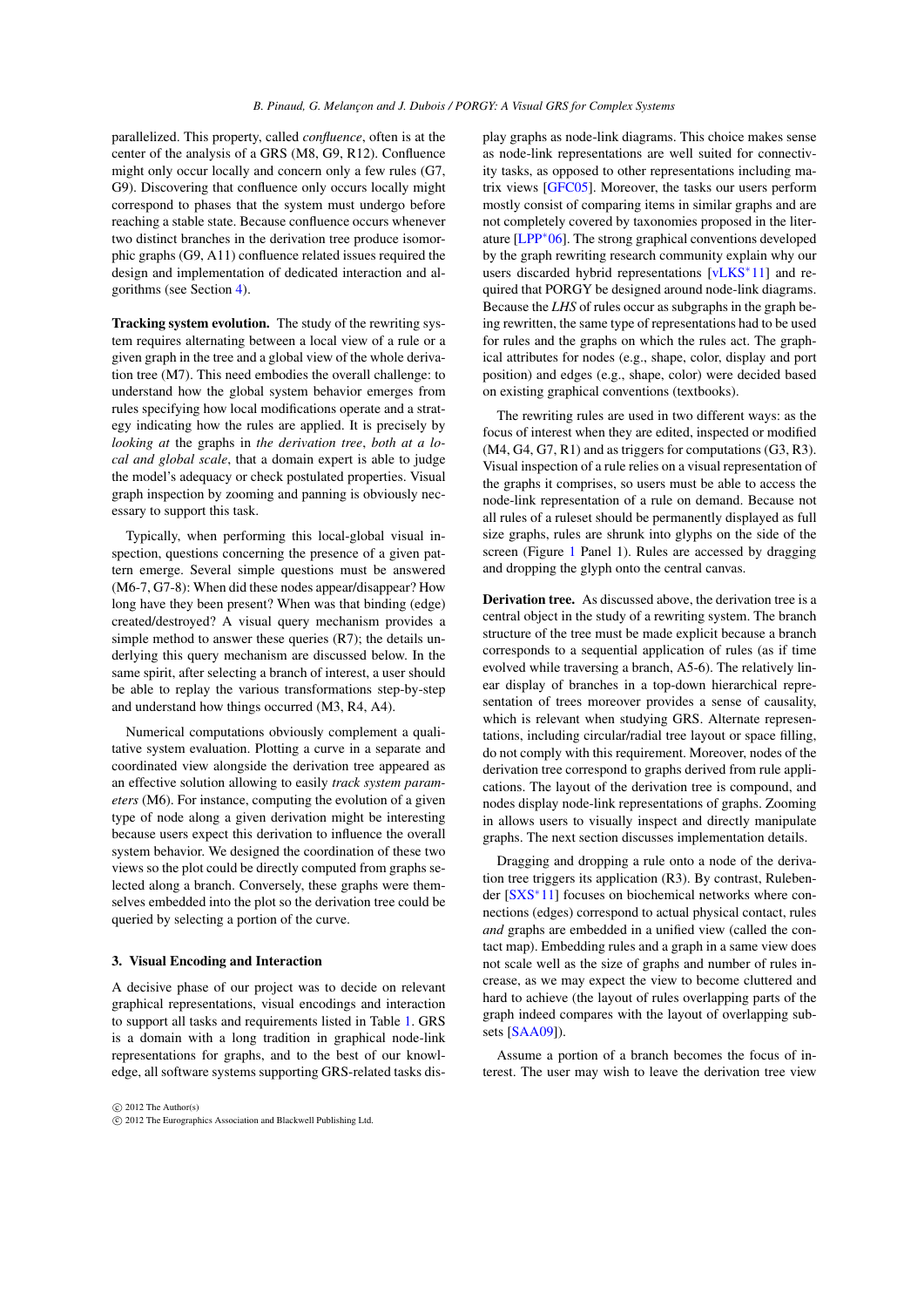<span id="page-5-3"></span>to closely inspect those transformations that occurred in the graph (M7). Two different visualization allow users to have a closer look at how graphs evolved as they were rewritten (A4). Changes can be shown using animation, which in turn imposes requirements on the layout (Section [4\)](#page-5-0). Or through a small multiples view of graphs appearing along a branch, displayed in sequence – one for each step of a rule application (Figure [3\)](#page-5-1). These views are complementary, and both offer advantages depending on the task the user is performing [\[APP10\]](#page-9-23).



<span id="page-5-1"></span>Figure 3: *Small multiples view. The transformation (rule on the right) is detailed as a four step process. Red edges indicate how existing edges must be rewired to ports.*

## <span id="page-5-0"></span>4. Data structures, algorithms and implementation

We have implemented PORGY in C++ on top of Tulip [\[AAB](#page-9-15)∗12]. PORGY can be downloaded as a standalone application from <http://tulip.labri.fr>. In the following paragraphs, we discuss issues related to the implementation and design of the underlying algorithms related to the various components of PORGY (Table [1,](#page-3-0) Col. 4).

Data structures. PORGY requires graph structures capable of dealing with basic properties (*e.g.*, node and edge properties, visual shapes and colors) or more complex capabilities (*e.g.*, show and manipulate a compound derivation tree). The GRS complexity and data abstractions we must support are quite demanding on the underlying data structure.

In a sense, the considered paradigm for the graph being rewritten is a dynamic graph evolving according to rewriting rule applications, as if we were considering only one graph whose topology evolves. However, on the data structure level, we must have access to every graph derived from the original graph  $G_0$ . This condition requires that all graphs derived from *G*<sup>0</sup> share common nodes and edges through an adequate inheritance mechanism to insure coherence and achieve scalability. Figure [4](#page-5-2) shows how the overall data structure is organized, with a global entity including all lower-level structures and elements. The global structure

splits into three specialized entities respectively managing *Rules*, *Derivations* and *Graphs*. We exploit Tulip's capability of efficiently managing subgraph hierarchies (A8) and instantiate each entity as a Tulip subgraph, part of a global graph entity:

- The *Rules* entity merely contains a series of *distinct* graphs. Each rule is defined with its own nodes and edges (rules do not share nodes or edges) and are mainly read when performing a rewriting operation.
- The *Graphs* entity is initialized with the elements of  $G_0$ . Each graph derived from  $G_0$  after the successful application of a rule is a subgraph of *Graphs*. This construction allows graphs to share common elements, hence saving memory and ensuring scalability.
- The *Derivations* entity stores all information to build the derivation tree. The nodes of the derivation tree refer to subgraphs of the *Graphs* entity. The Derivations entity also contains subtrees to support various operations performed on the derivation tree (R9, R10, R11 and R13).



<span id="page-5-2"></span>Figure 4: *Underlying PORGY's data structures organized as a set of high-level entities.*

Because graph elements are shared through the *Graphs* entity, we rely on Tulip's inheritance mechanism to support some tasks. For instance, selecting a node *n* in a graph positions a boolean property for *n*. Because *n* belongs to *Graphs*, the property value is inherited and becomes available to all graphs using *n*, so it can be highlighted in all graphs. In addition, because nodes of the derivation tree contain graphs, *n* can be easily highlighted in the nodes of the derivation tree. The same mechanism acts for layouts, so we ensure the node-link view of a subgraph is consistent through all components of which it is part.

Graph and subgraph isomorphisms. Applying rules requires finding *isomorphic* copies of the *LHS* subgraph (A3). Though the subgraph isomorphism problem is *NP*-Complete over the class of unlabeled graphs [\[GJS76\]](#page-9-24), it becomes tractable when dealing with labeled graphs, as in our case (except that labels may not be unique). The *LHS* most often acts on small subgraphs (half-dozen nodes in general). The subgraph search algorithm we implemented is inspired by Ullmann's original algorithm [\[Ull76\]](#page-9-25). Subgraph search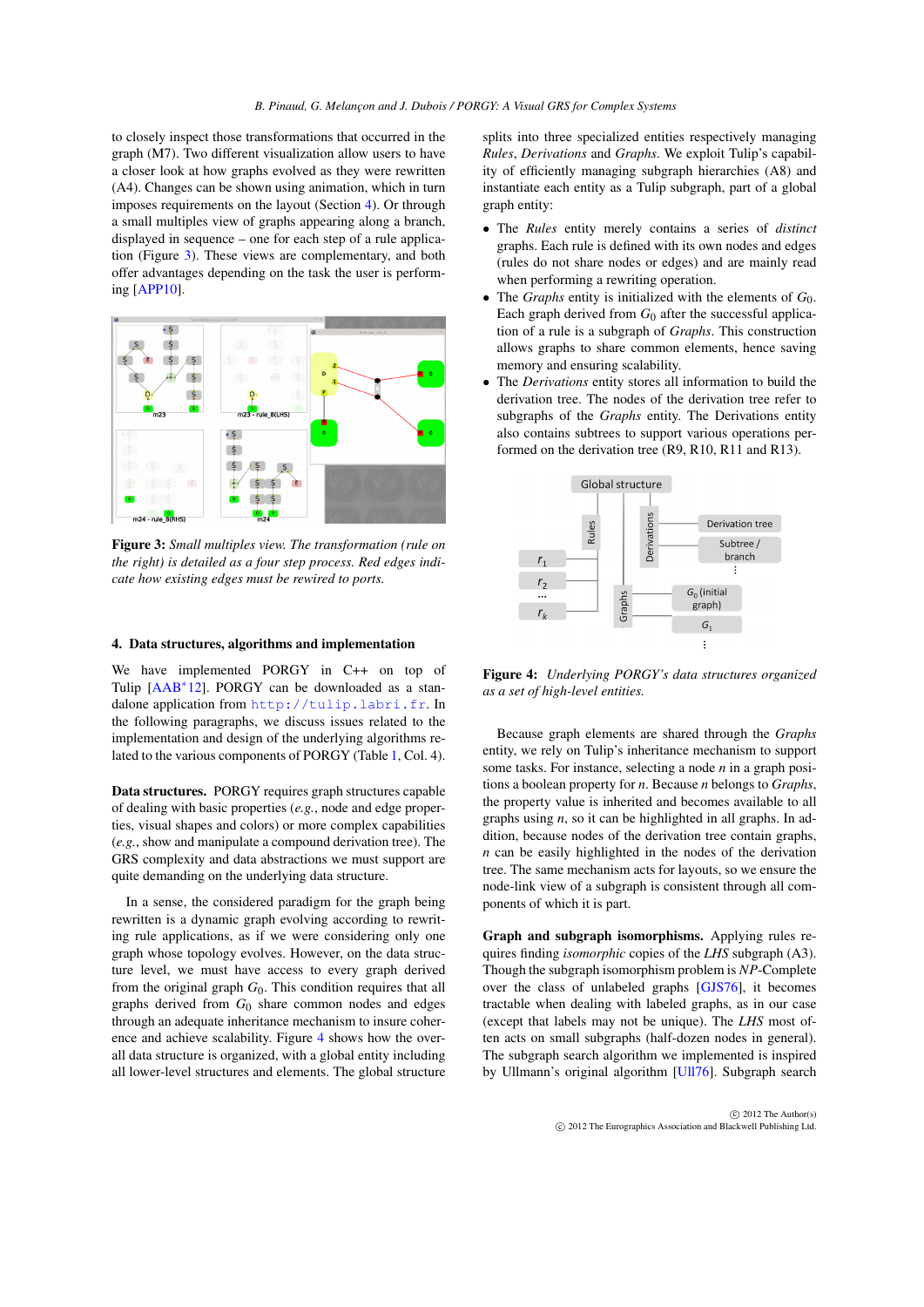<span id="page-6-1"></span>raises a scalability issue: *LHS* subgraphs of rules are easily found, mainly because they are small, but at the same time, they can be found in large numbers.

The subgraph isomorphism is also used to merge isomorphic nodes of the derivation tree (R12-13) and turn the derivation tree into a graph (A11-12). Using Tulip's features to manage graph hierarchies, groups of isomorphic graphs are created and stored as part of the *Derivations* entity. The edges of the resulting graph (Figure [5\)](#page-7-0) are deduced from edges between nodes of the derivation tree. The resulting graph may contain cycles (systems returning to a previous state) and multiple edges pointing at a same node, showing local confluence (see Section [5\)](#page-6-0).

Graph layouts. Laying out the graphs from the *Rules* and *Graphs* entities is domain-dependent. Biochemical calculus graphs were drawn using a force-directed layout based on GEM [\[FLM95\]](#page-9-26). Interaction nets involve tree-like graphs laid out using a Sugiyama-based algorithm [\[STT81\]](#page-9-27). PORGY may use any existing or customized layout algorithm for graphs and include it as a Tulip plug-in.

As already mentioned, the sequence of graphs occurring along a branch of the derivation tree can be seen as a dynamic graph whose topology evolves. This condition imposes requirements on the layout algorithm if we are to preserve the user's mental map (although the importance of the mental map seems less important than expected [\[APP10\]](#page-9-23)). Most layout algorithms consider sequences of incremental changes performed on the topology of a graph and solve the mental preservation problem by computing a *consensus* layout that minimizes moves between time slices [\[FT08\]](#page-9-28). The situation faced here adds an additional constraint because we do not consider sequences of incremental changes but rather a *hierarchy* of incremental changes.

The layout of rules also requires attention because users may import rules with no prior layout. Most authors (in graph rewriting theory) use symmetry as a central aesthetics to emphasize the changes operated by a rule. The heuristic we implemented lays out the *RHS* graph to optimize its aesthetics and try to symmetrically match the *LHS* as much as possible. Although symmetry is a dominant aesthetic, there are cases where it must be broken. Because edges necessarily connect to ports, the *LHS* and *RHS* layouts must sometimes reorder ports to avoid edge crossings, for instance. This port reordering also applies to graphs in general.

Finally, care must be taken to draw the derivation tree. Although we referred to it as a tree, the presence of green edges for strategies turns it into a directed acyclic graph. Because it does contain a tree on top of which cross level edges are added, we were able to adapt the Sugiyama layout [\[STT81\]](#page-9-27) to obtain the desired effect of each node being assigned to a layer coinciding with its depth in the tree. The routing of edges must be done carefully to ensure that they stay close to the tree branch they summarize.

#### <span id="page-6-0"></span>5. Case Studies

Our first case study involves applying GRS to molecular biology. Our second case study stems from theoretical CS. Addressing two user communities was turned into an advantage that sought versatility and portability.

Biochemical network. Biochemical networks contain different types of molecules interacting over time, maintaining necessary regulation mechanisms. The challenge for biologists is building models that explain how/when specific molecules reach given concentrations and whether these quantities can be used to track the system, reliably predict its evolution and simulate for instance a regulation mechanisms. Knowledge gained from wet lab experiments suggests that a regulation mechanism relates to the evolution pattern of the concentration of a particular molecule type. Hypothesis were made that these concentrations should evolve stepwise, following a staircase pattern. Moreover, biologists assumed that a non-deterministic combination of only four biochemical reactions (*e.g.*, the rules) is complex and powerful enough to fully explain the studied phenomenon. More details on the biological background of this case study are available in [\[AC10,](#page-9-29)[AFK](#page-9-17)∗11].

When addressing this type of problem using GRSs, rules are first drawn and laid out using a (port) graph editor (Table [1,](#page-3-0) A1). The initial graph is defined by specifying a concentration of non-interacting molecules (*i.e.*, number of nodes). The system can then be simulated through repeated rule applications, for as long as they can occur (M3, G3– 4). The constraints associated with rules are captured by designing an evolution scenario (M2), defining a strategy to forbid parallel applications of rules (which has no biological meaning) and allow for a non-deterministic but probabilistic choice of rules (G2). Choosing a rule is accomplished by dragging and dropping the involved rules onto the strategy panel and combining them with proper operators (A2). The development of the underlying formal language [\[FKN12\]](#page-9-18) to describe strategies evolved as users (biologists and computer scientists) experimented with our environment. Several iterations were necessary, reasoning about the system and testing several different combinations of rules, to design adequate rulesets and strategies. The rule given in Figure [1](#page-1-0) Panel 2 is one of these reactions and is applied to the graph of Figure [2.](#page-2-1)

Simulating this *in silico* system, experts hope that the model relying on non-deterministic rule combinations will successfully replicate a known behavior: that the concentration of a specific molecule increases stepwise (M6). Dragging and dropping a strategy over a graph (or the corresponding node of the derivation tree) triggers its application and simulates the repeated action of all possible reactions under the specified conditions (M3, R3). The applicability of a strategy on a node of the derivation tree is computed in real-time to provide visual feedback (the hovered node in

 $\odot$  2012 The Author(s) c 2012 The Eurographics Association and Blackwell Publishing Ltd.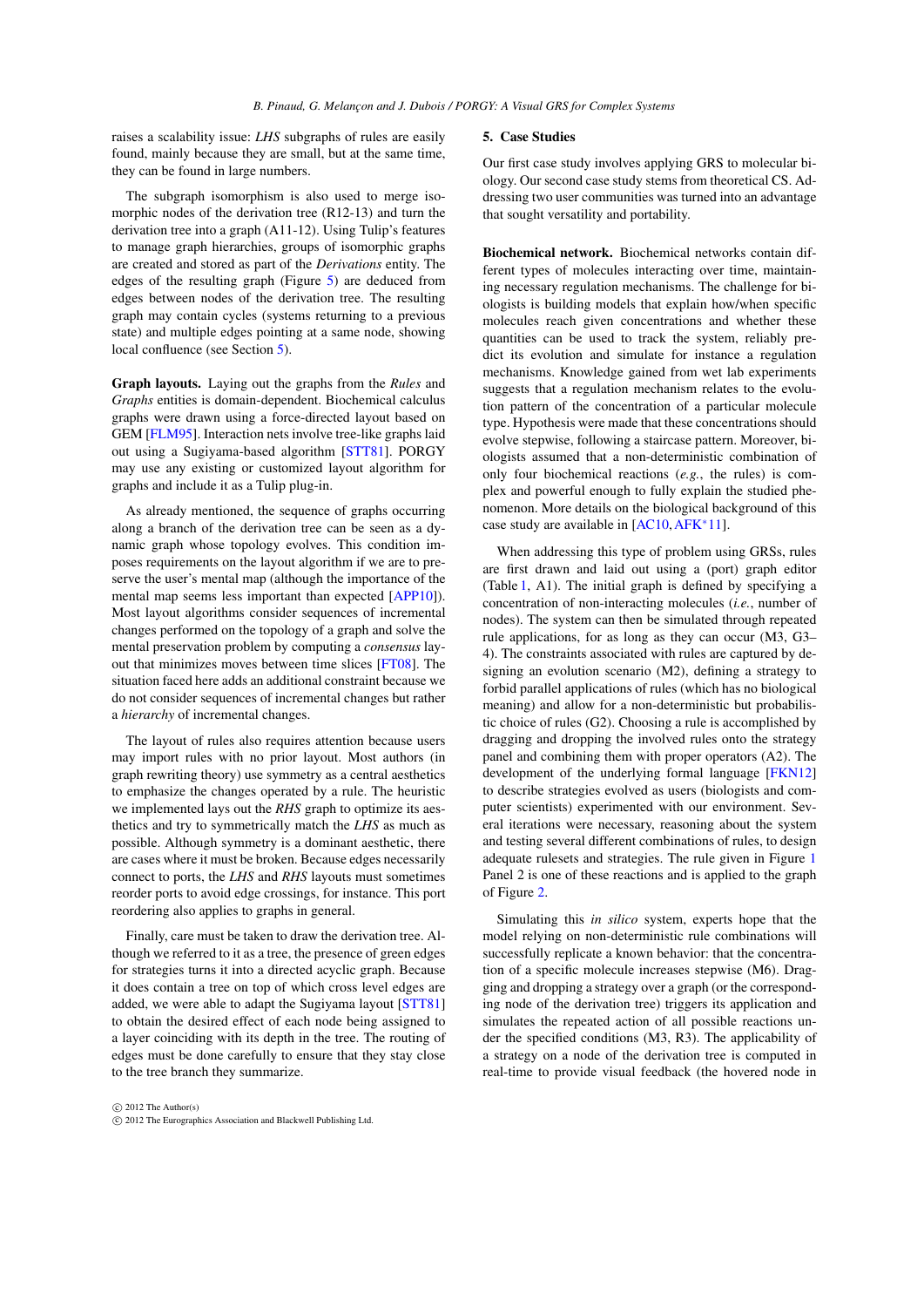#### *B. Pinaud, G. Melançon and J. Dubois / PORGY: A Visual GRS for Complex Systems*

<span id="page-7-2"></span>

<span id="page-7-0"></span>Figure 5: *Derivation tree before (left) and after (right) isomorphic nodes (graphs) have been merged together. Cycles indicate that the previous effect of a rule was canceled. Multiple parents situations reveal confluence.*

the derivation tree is highlighted in green to indicate the applicability of the strategy). Visually inspecting the sequence of graphs produced by the strategy reveals how these reactions may combine (M3, G4, R4, A4). The initial graph simply consists of unlinked molecules. As reactions occur, molecules become increasingly involved in the network. The relative amount of yet unused molecules can be visually assessed for a first impression of the model accuracy or correctness.

Numerical validation of the model is performed by tracking molecule concentration (M6). Selecting a branch in the derivation tree, a plot is computed out of graph attributes evolving throughout the rewriting process (G8, R9). The plot (Figure [6\)](#page-7-1) is realized as an alternative layout for a branch, embedding nodes as points in the plot (and edges as lines). The nodes are positioned following the concentration of molecules of a given type, coinciding with the number of nodes of a given type in the corresponding graph. The staircase shape of the plot confirms the ability of the designed model to explain the regulation mechanism as expected by the biologist. Because all views are synchronized (A10) and nodes of the derivation tree are embedded into the plot, the user may select part of the plot and query the derivation tree to visualize when a given state is reached (R7, R9, A7, A10).

Interaction Nets. *Interaction nets* define a programming language based on graph reduction, implementing linear logic [\[Mac02\]](#page-9-30). Agents (vertices) have specific ports and con-



<span id="page-7-1"></span>Figure 6: *Evolution of the concentration of molecules (nb. of nodes) of a given type for a series of graph. Nodes are selected from within the plot (left) to query the derivation tree (right) and find when a given concentration is reached.*

nect following precise patterns to form a net. Rules specify how connections are duplicated, erased or rewired to simplify nets and build theorem proofs. When designing an interaction net, specifying agent types and rewriting rules, the challenge is showing that rules indeed simulate linear logic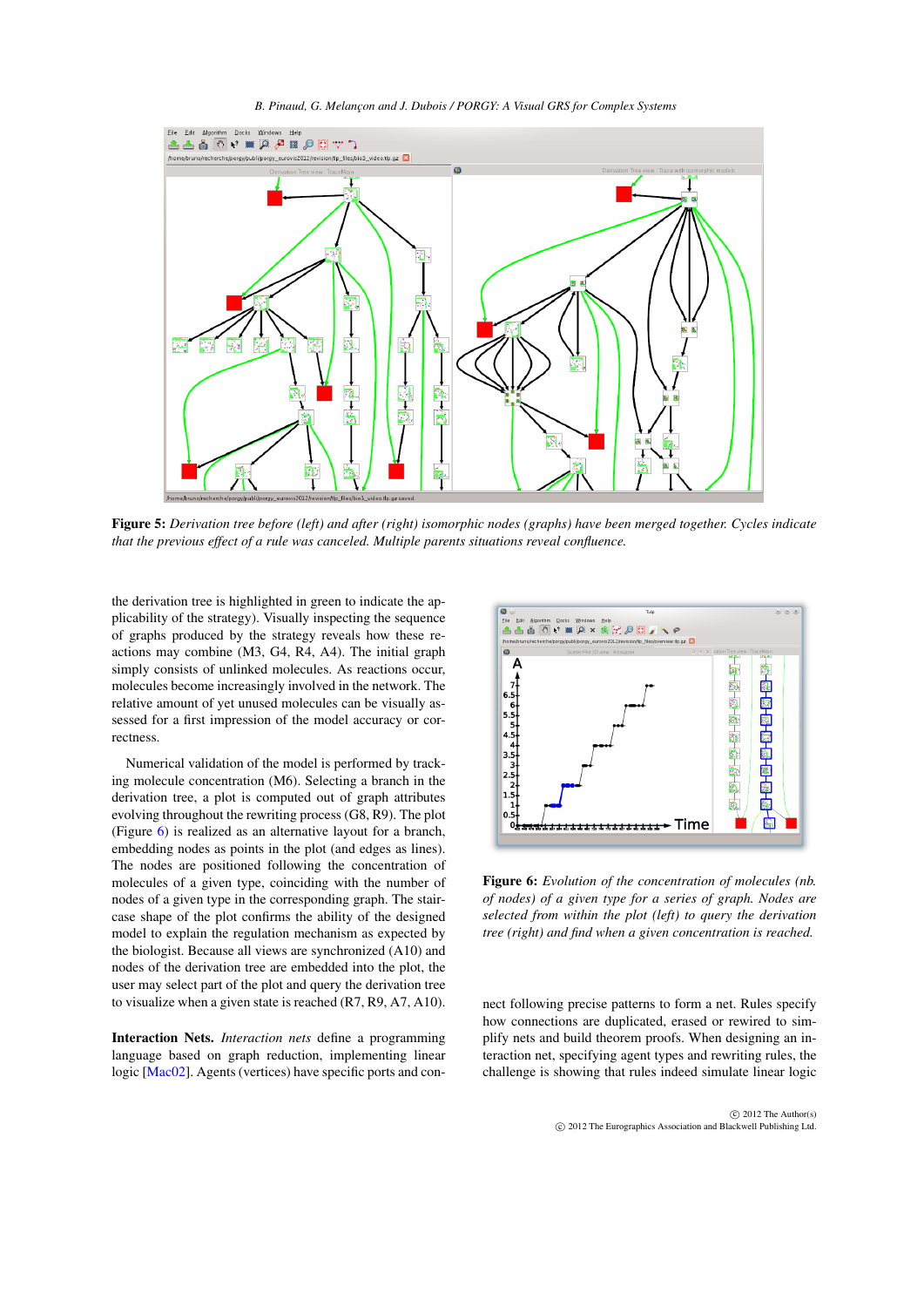<span id="page-8-0"></span>(sequent calculus). A careful study of the net, tracking its structural parameter, is often necessary to assess the impact of explicit duplication and erasure on performance, benchmarking a net against another known linear logic implementation.

Researchers developed three different rulesets for interaction nets implementing basic arithmetic. A first model for integer addition in N was built using only *two* rules exploiting properties of Peano's successor function. Integer subtraction required a completely different model (agents of a different type) relying on *three* rules. Extending the model to integer multiplication is difficult and requires using eight different rules, a duplication agent turning multiplication into a sequence of addition and an eraser agent. Our environment was used to benchmark these models against more traditional λcalculus approaches, showing the expression power of interaction nets [\[Gou10\]](#page-9-31).

GRS performance is about whether different rule sequences have the same effect on a graph (confluence – M8, G9-G10). Selecting a graph from the derivation tree, users may query for other tree nodes containing isomorphic graphs, giving a first impression of how confluence occurs in the system (R12). To determine whether the system builds through different phases, we impose an equivalence relation on the tree and fold it into a graph (R13); isomorphic nodes are contracted into a single node from which cycles may emerge (A11-12). The structure of the quotient graph contains high-level information about system behavior. Compared to more traditional approaches, interaction nets enforce linearity – each port connects to a single edge, from which we can derive strong confluence. This property reveals itself through clear diamond-shape parallel paths in the quotient view and proved extremely useful in the study of interaction nets. In a near future, PORGY will be used in classrooms to illustrate interaction nets concepts and run examples.

Interaction nets researchers have been extremely receptive to this visualization tool. They believe that the development of our environment improves on past efforts to develop a fully visual functional programming environment [\[MPV07\]](#page-9-32) and are confident that our environment will develop a wide user base in their community.

## 6. Conclusion

We have presented the visual environment PORGY supporting rule-based modeling. The need for such a visual environment was motivated by the fact that most textbooks and papers present GRS concepts, results and examples graphically. PORGY enables users to directly work with drawings at all times, from rule design to model simulation and validation, making it quite unique among all available applications supporting GRS. To our knowledge, no other visual GRS deals with non-determinism to allow simultaneous exploration of multiple rewriting scenarios.

 $\odot$  2012 The Author(s) c 2012 The Eurographics Association and Blackwell Publishing Ltd.

In a typical mode of use, domain experts set up their own rules and describe how they should be applied by specifying a rewriting strategy. The challenge for experts is to be able to design the right set of rules, as well as the right strategy. The derivation tree is used to run simulations, explore and reason about the GRS. The learning curve certainly is quite steep for users that are less familiar with rule-based modeling. Those familiar with GRS concepts and theory find all the graphical components and their combination quite natural and "usual". Other modes of use might emerge as our system extends to a larger palette of application domains.

Parameter tracking (see Figure [6,](#page-7-1) Section [5\)](#page-6-0) is for now somehow limited, as the system only allows to track parameters that readily follow from graph topology, one at a time. Building complementary visualization of multiple parameters (using scatterplots or multiple histograms, for instance) is certainly desirable. Additional work is required to allow port nodes to carry domain specific attributes that would not be inferred from topology.

The required amount of work to properly deal with rules, both graphically and internally, came as a surprise. The graphical definition of rules by GRS experts are extremely context-dependent and sometimes ambiguous. Most of the time graphical description of rules (sketches) will indicate how certain elements are transformed while the remaining elements remain "unchanged". Although this structure preservation principle may be clear to a human reader, we needed to make this explicit in the system, as well as on the screen, and take special care to disambiguate rule application. Moreover, in some cases the layout of rules follow graphical conventions carrying domain semantics. Some applications require to keep *RHS* graphs as close as possible to their *LHS*, while other domains may turn the *RHS* upsidedown to reveal the effect of a transformation. Unfortunately, there is no universal layout for drawing rules as application domains often follow specific graphical conventions. At this time, we used force-directed layouts for molecular biology and Sugiyama style layouts for interaction nets.

Graphs output through series of rewrites form a special case of (time-stamped) dynamic graphs. We thus plan to revisit dynamic graph layouts; for now, our environment uses customized versions of existing algorithms [\[GN00,](#page-9-33) [FT08\]](#page-9-28). The scalability of our environment would allow a systematic computation of all possible rule applications (up to a certain numbers of steps), unfolding the computation onto a large derivation tree. Focus+context exploration has been suggested as a possible solution when exploring a large derivation tree. Debugging features, tracking rule application and inserting breaking points to stop computation when entering given situations are also part of our future plans.

Acknowledgements. The authors wish to thank their collaborators, users and GRS experts – O. Andrei, M. Fernandez, H. Kirchner, O. Namet, for useful discussions and enlightening remarks during all phases of this work.